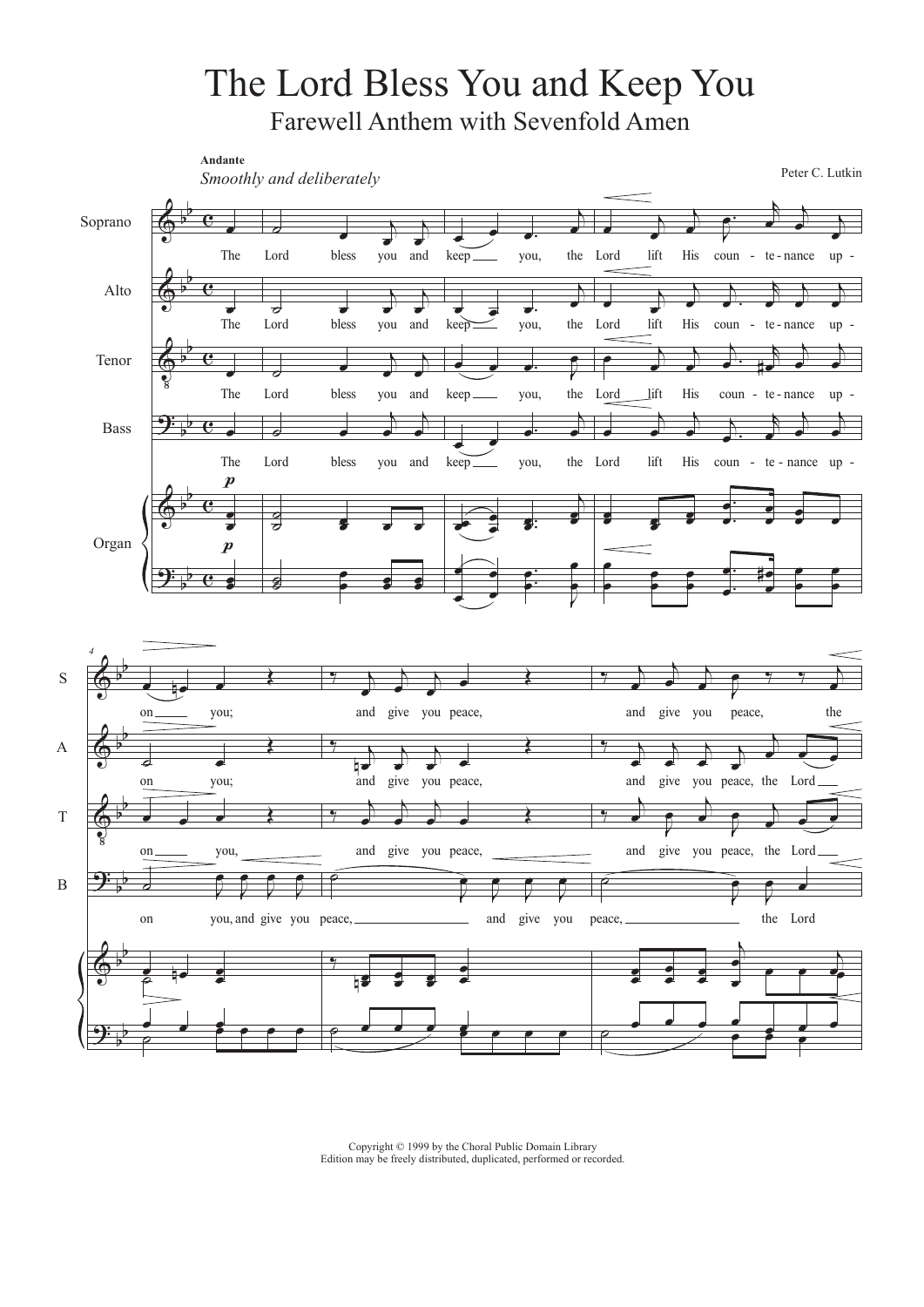

## 2 The Lord Bless You and Keep You